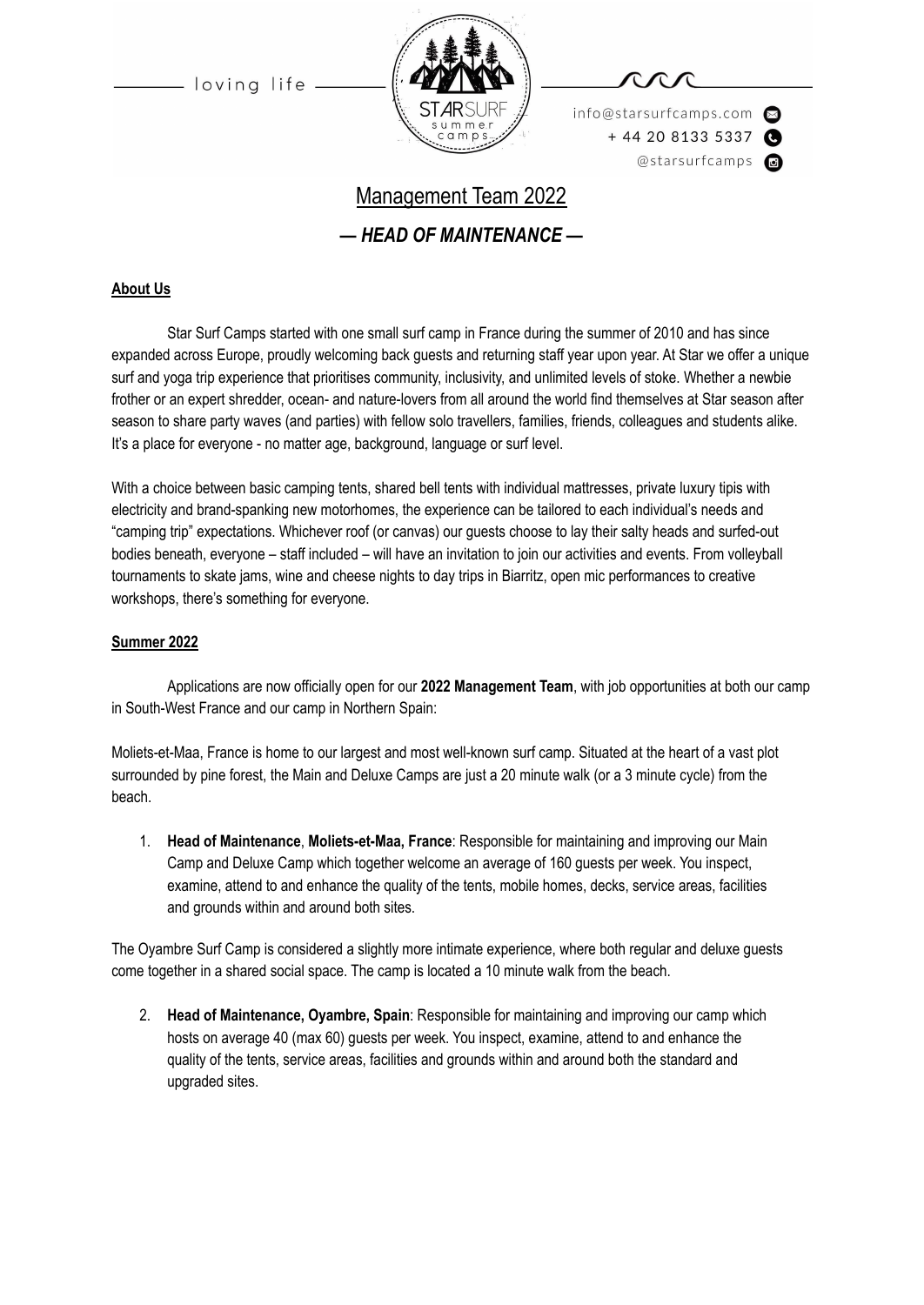loving life



info@starsurfcamps.com  $+442081335337$ @starsurfcamps @

#### **The Essentials**

- Dates:
	- **Moliets:** Beginning of May late September;
	- **Oyambre:** Early June late September
	- Availability to join the Build-Up crew from mid-April would be extremely desirable.
- Languages: English + 1 other language (Spanish or French preferred for relative camps)
- EU drivers licence essential: Yes
- Minimum age: 24 years
- Vaccination status: Double-vaccinated with booster preferred, but not mandatory.

#### **Key Characteristics**

| <b>Great work ethic</b> | <b>Trade skills</b> |  |
|-------------------------|---------------------|--|
| Organised               | Electrical          |  |
| Flexible                | Carpentry           |  |
| Eye for detail          | Landscaping         |  |

*Flexible Carpentry Punctual Quick thinking Eye for detail Landscaping Proactive Problem-solver*

*Great work ethic Trade skills Accountable Solution-orientated Organised Electrical Takes responsibility Glass half-full attitude*

#### **Overview**

As the Head of Maintenance, it is your sole responsibility to make sure the camp is functioning physically. You have at least basic experience with lighting, electrics, carpentry and landscaping meaning our different departments can rely on you for most maintenance-related problems and solutions. You have a sharp eye for detail and will commit to ensuring the surf camp looks its best at all times. You have a "go get it" attitude and actively search for areas of the camp to improve. You take pride in your work and strive to help others with tasks beyond their capabilities. You may be supported by a Maintenance Assistant for busier periods of the season.

#### **Responsibilities**

- Maintaining, repairing and improving the camp, including tents, structures, communal areas and facilities (e.g. levelling grounds for new tents, building and taking down tents, repairing storm lines, building charging points, installing electricity in tents, fixing lighting and electrical problems; repairing seating areas, maintaining the skate ramp and building platforms, bed frames and bamboo drying racks);
- Adopting guest feedback and helping to improve the camp by coming up with new features and innovative solutions;
- Advising the team if a project will be physically possible or not based on the tools and manpower at hand;
- Using power tools to construct features in keeping with the camp's rustic, eco-friendly and practical style;
- Prioritising tasks on weekly to-do-lists with the Camp Manager;
- Planning which materials are needed to complete tasks, making cost estimates, requesting budgets and purchasing the most price efficient products (local knowledge of French hardware stores would be a bonus);
- Willing to learn, understand and adopt the basics of our management systems;
- Weekly financial reporting of purchases made within your department by scanning and uploading receipts;
- Preparing suggestions for the weekly Management Meeting, participating in the change-over-day briefing and attending the team feedback dinner;
- Working five 6 hour shifts per week (times can be planned flexibly) with 1 day off per week;
- Helping with the Saturday changeover by working with the team to prepare tents, clean the camp and give the guests a warm welcome.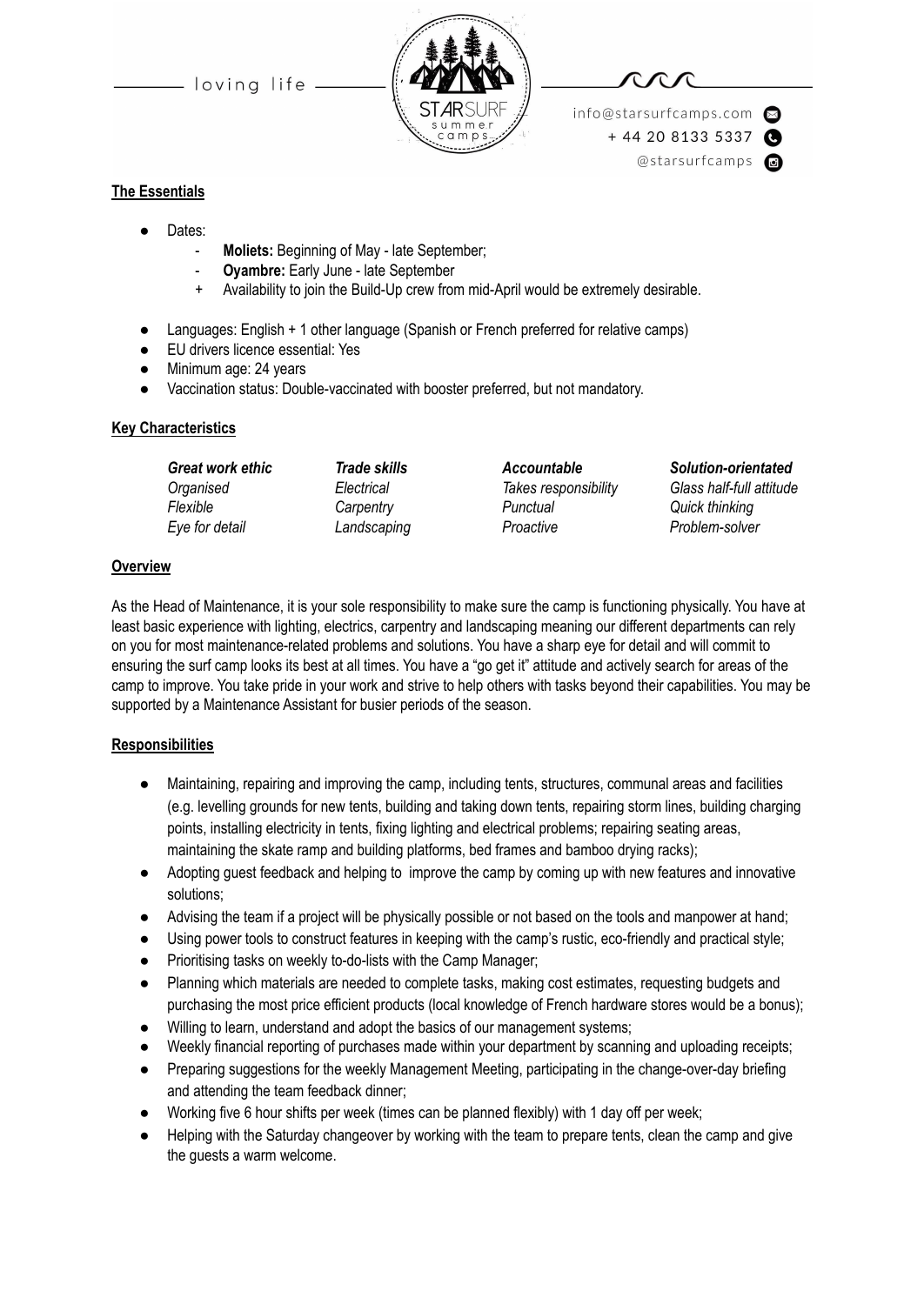loving life



info@starsurfcamps.com  $+442081335337$ @starsurfcamps @

#### **Summary**

- You report directly to the Camp Manager who will support you throughout the season.
- You play a key part in the structure of the Management Team and are expected to show responsibility and accountability at all times.
- You liaise with the Heads of Teams, Head of Kitchen, Head of Reception and Head of Entertainment on a daily basis. You understand that a successful season is dependent on clear communication, collaboration and support across all departments.
- You understand that the camp life journey comes with many unexpected bumps in the road. Your workload includes but is not limited to the tasks above and will therefore fluctuate from week to week.
- You recognise that there is a level of flexibility expected from the Management Team to work together in order to absorb any additional tasks as required.
- You recognise that absence or illness within your team will require you to step up and cover if necessary.
- You lead by example, remaining calm and demonstrating stress-resilience at all times.
- You monitor and uphold campsite rules and ensure both guests and staff respect the noise curfew.
- You are a true team player and strive to achieve 5\* feedback week after week.
- You promise to have an absolute blast, surf your heart out, spread the stoke and never forget your season with the Star Surf family!

#### **The Benefits**

- Training prior to camp opening and support from management throughout the season;
- A French working contract and monthly salary;
- 1 day off per week;
- 7 breakfasts, 7 picnic lunches and 5 dinners per week;
- Private Bell Tent with mattress;
- Invitation to the surf camp activities, including our weekly wine & cheese night;
- Staff discount on day trips, bar and merchandise;
- Free use of the surf and yoga equipment and possibility to join the lessons (subject to availability).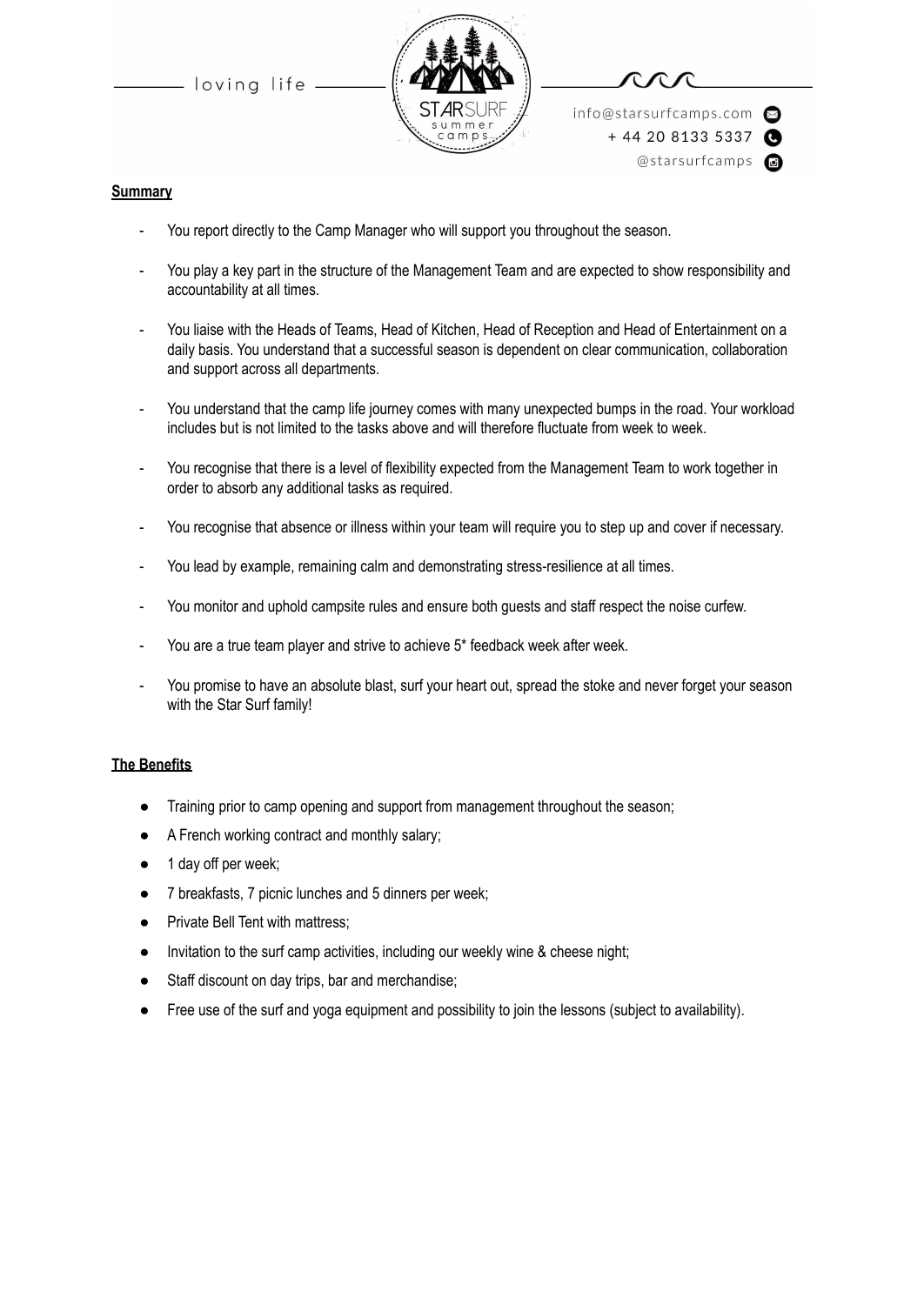- loving life -



info@starsurfcamps.com  $+442081335337$ @starsurfcamps @

## Management Team 2022 Application Form

## *— HEAD OF MAINTENANCE —*

**Please email the following information to [jobs@starsurfcamps.com](mailto:jobs@starsurfcamps.com)** :

- 1. **A 2 minute video (attached via Google Drive with free access) describing:**
	- 1️. Who you are and which role you are applying for;
	- 2. What makes you the perfect candidate;
	- 3️. And why you wish to work for Star Surf Camps.
- 2. **Your CV written in English**

### 3. **This application form** (saved as: **Name Surname | HO Maintenance 2022 France/Spain**)

| Name:      | Nationality: |
|------------|--------------|
| Age:       | Languages:   |
| Telephone: | Email:       |

Please mark [X ] where appropriate:

- [ ] I am fluent in at least 2 languages (one of which is English).
- [  $\vert$  ] I am double vaccinated and have received a booster jab (preferable)
- [ ] I am double vaccinated only (acceptable)
- [ ] I am not vaccinated (may present as problematic considering France's current hard line against the unvaccinated).

I'd like to apply for:

- **[ ] Head of Maintenance, Moliets, France**
- **[ ] Head of Maintenance, Oyambre, Spain**

Do you have a smartphone with mobile data to enable you to communicate in France/Spain? YES / NO *Please note; this is essential for the job, since all communication with the team happens via WhatsApp.*

Do you have a valid European driving licence? The Contract Contract Contract Contract Contract Contract Contract Contract Contract Contract Contract Contract Contract Contract Contract Contract Contract Contract Contract C How many years have you been driving for? <br>
How many years have you been driving for? Do you have previous experience with transfers? VES / NO Do you have previous experience of driving in Europe? YES / NO Do you use Social Media? The Social Section of the Social Africa Section 1. The Society of the Society of the S If YES, please specify: Facebook name: Instagram handle: Others (blogs, twitter, etc.)